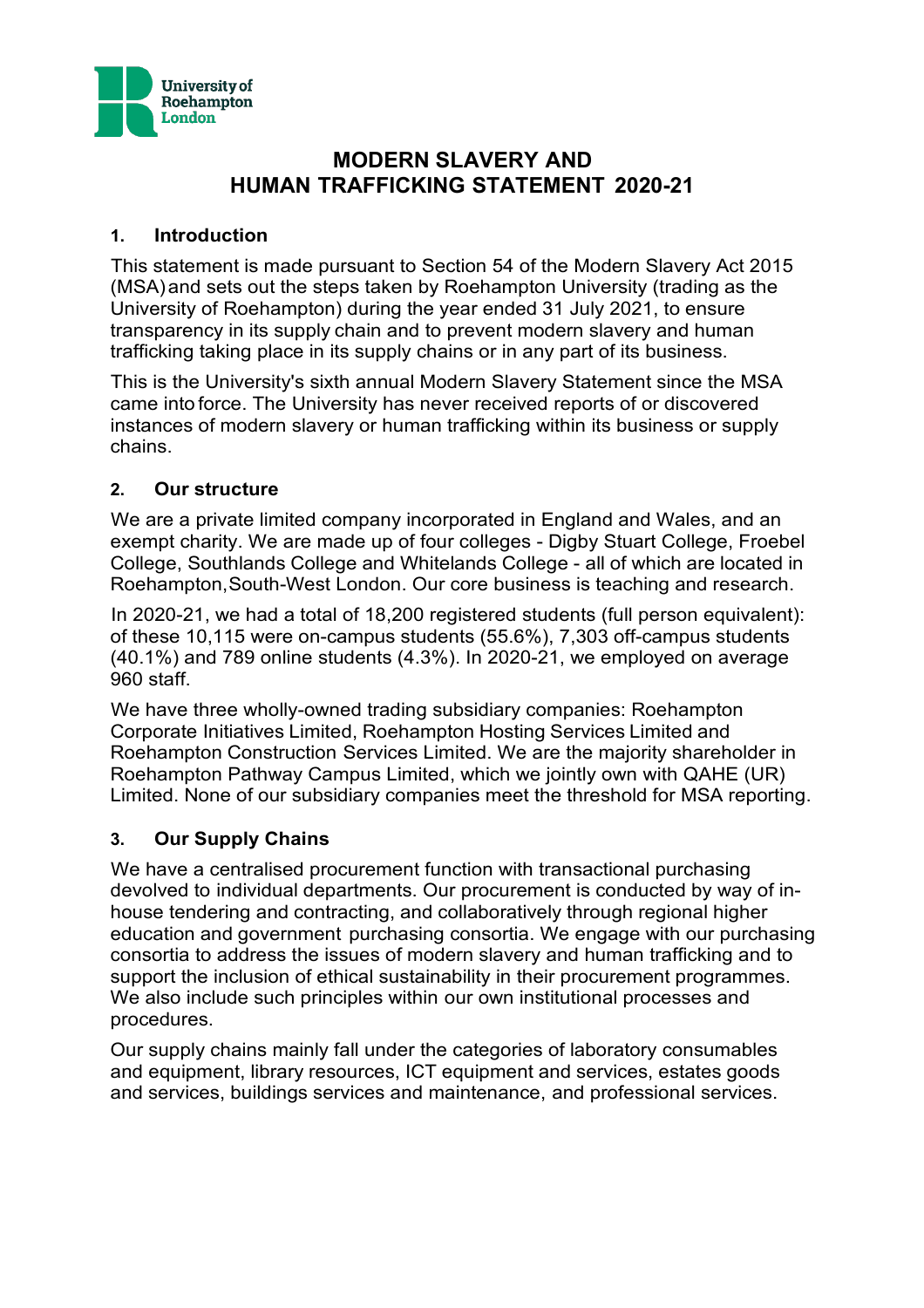We believe the principal areas that carry material risks are office supplies, laboratory consumables, ICT and audio-visual equipment, and some estates services, such as cleaning, catering and security services.

We rely on two carefully selected suppliers to provide our cleaning and catering servicesand recognise that areas of risk from them are the employment of staff to provide services at our premises and their use of subcontractors to supply goods and services. We are therefore committed to working with them to identify and report any non-compliance and to work with all statutory bodies should any investigations arise.

# **4. Our Policies and due diligence on Slavery and Human Trafficking**

We are committed to acting ethically and with integrity in all our business and to implementing and enforcing effective systems and controls to ensure slavery and human trafficking are not taking place in our business or anywhere in our supply chains.

Our policies and procedures demonstrate our commitment to combating modern slavery. Such polices include our *[Dignity & Respect Policy;](https://www.roehampton.ac.uk/globalassets/documents/corporate-information/policies/roehampton-dignity-and-respect-policy-new-logo.pdf) [Anti-Bribery and](https://www.roehampton.ac.uk/globalassets/documents/corporate-information/policies/anti-corruption20and20bribery20policy.pdf) [Corruption Policy;](https://www.roehampton.ac.uk/globalassets/documents/corporate-information/policies/anti-corruption20and20bribery20policy.pdf) [Safeguarding Children and Vulnerable Adults Policy and](https://www.roehampton.ac.uk/globalassets/documents/corporate-information/policies/safeguarding-policy-dec17.pdf)  [Procedure](https://www.roehampton.ac.uk/globalassets/documents/corporate-information/policies/safeguarding-policy-dec17.pdf)* and*Public [Interest Disclosure](https://www.roehampton.ac.uk/globalassets/documents/corporate-information/policies/public-interest-disclosure-policy-october-2018.pdf) Policy. [Anti-Slavery and Human Trafficking](https://www.roehampton.ac.uk/globalassets/documents/corporate-information/policies/antislaverypolicy_june2021.pdf)  [Policy](https://www.roehampton.ac.uk/globalassets/documents/corporate-information/policies/antislaverypolicy_june2021.pdf)*

The University is a member of the London Universities Purchasing Consortium (LUPC),which in turn is a member of Procurement England Limited (PEL), the shared vehicle by which English HE purchasing consortia manage joint development and improvement projects for collaborative procurement in the sector. Together, the purchasing consortia have published a shared Sustainability Policy to which all PEL consortia members are committed. LUPC has developed actions to identify, prevent and mitigate the risks of modern slavery and human trafficking in the supply chains of its members. LUPC has also developed a modern slavery risk assessment tool, in conjunction with the University of Greenwich, to gather information to help identify risks of human rights abuses in public supply chains.

The LUPC does not meet the turnover threshold but has published a [Modern Slavery](https://www.lupc.ac.uk/sites/default/files/Knowledge%20LUPC%20-%20Protecting%20Human%20Rights%20in%20the%20Supply%20Chain_1.pdf) [Statement](https://www.lupc.ac.uk/sites/default/files/Knowledge%20LUPC%20-%20Protecting%20Human%20Rights%20in%20the%20Supply%20Chain_1.pdf) as it considers that its members' spend (around £237m annually) warrants a statement on the risks inherent in its supply chains and the responsible steps it is taking to address them.

# **5. Completed actions**

Over the last year (2020-21) our actions were somewhat restricted due to Covid and furlough. However, we completed the following actions:

- a) revised our new supplier procedures to check that where applicable new suppliers have a Modern Slavery Statement.
- b) Checked websites of our top 200 suppliers to check for their Modern Slavery Statement.
- c) All procurement staff attended the LUPC & SUPC Responsible Procurement Event on Wednesday 10 November, paying special attention of the Slavery-Free Campus created by the University of Nottingham, which goes above and beyond the legal requirements and should be a blueprint for future actions in our Modern Slavery Group.
- d) Created an Anti-Slavery and Human Trafficking Policy.
- e) All procurement staff involved in procurement have completed the Modern Slavery